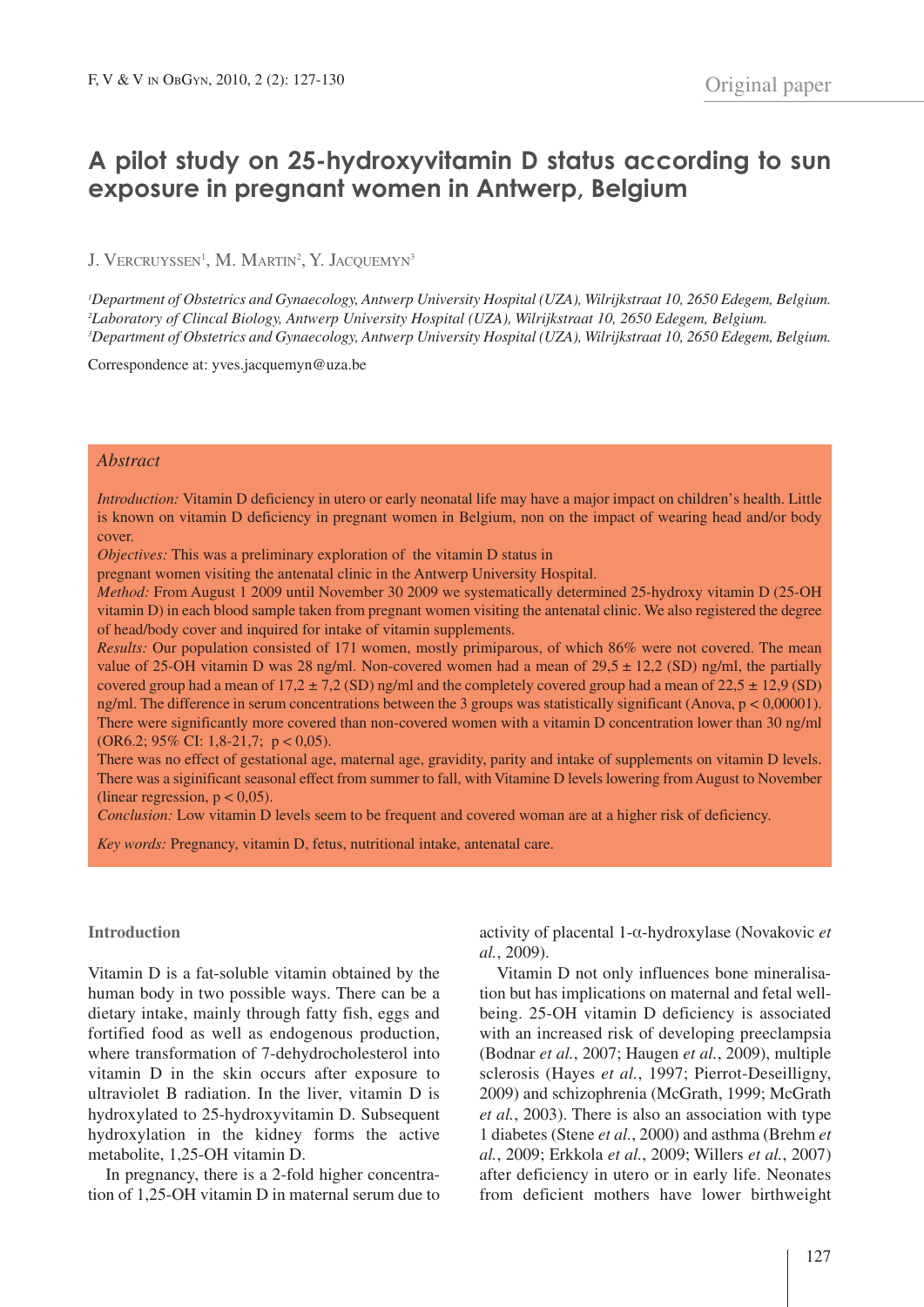(Mannion *et al.*, 2006; Sabour *et al.*, 2006; Scholl and Chen, 2009) and at age 9 still demonstrate a lower bone mineral content (Javaid *et al.*, 2006). In vitro studies have suggested a protective effect of 25- OH vitamin D against malignancies such as breastcancer and cancer of the colon. (McCullough, 2007; Thomas *et al.*, 1992).

Risk factors for developing deficiency have been identified; living in northern latitudes, limited sun exposure, dark skin, poor social circumstances and extensive clothing are amongst the most common ones (Baile *et al.*, 1979; Bodnar *et al.*, 2007; Feleke *et al.*, 1999; Islam *et al.*, 2002; McGuire *et al.*, 2009; Mulligan *et al.*, 2009; Sachan *et al.*, 2005; Sahu *et al.*, 2009; Taha *et al.*, 1984; Waiters *et al.*, 1999; Zeghoud *et al.*, 1991). This makes immigrants in northern countries, especially when dark skinned and/or covered, extremely vulnerable (Bowyer *et al.*, 2009; Clifton *et al.*, 2008; Datta *et al.*, 2002; Grover *et al.*, 2001; Henriksen *et al.*, 1995; Madar *et al.*, 2009; Mukamel *et al.*, 2001; Van der Meer *et al.*, 2006; Wielders *et al.*, 2006) (Clemens *et al*., 1982).

Results of vitamin D status in the pregnant Flemish population have never been published before. This pilot study aims at determining the prevalence of vitamin D deficiency in the Antwerp population.

## **Material and Methods**

The pilot study ran from August 1, 2009 until November 30, 2009 after approval of the local ethical commitee was obtained. In each blood sample that was taken from pregnant women consulting the antenatal clinic, we determined 25-OH vitamin D. The nurse taking the blood samples put every patient in a category according to their sun exposure. There were three possible categories: not covered, covering of only the head and leaving arms exposed to sun or complete covering with no sun exposure except for the face.

Gestational age, gravidity and the use of vitamin supplements were noted. Because part of the period studied coincided with the month Ramadan, we also asked the women whether they were fasting or not.

Our laboratory uses the Elecsys 25-OH D3 immunoassay (Leino *et al.*, 2008) for determination of  $25$ -OH vitamin  $D_3$  levels. This immunoassay is performed on a Modular Analytics E170 apparatus (Roche Diagnostics, Manheimm, Germany). The measuring range is 4-100 ng/ml (10-250 nmol/l), the reference range for hypovitaminosis in our laboratory is < 30 ng/ml, corresponding the health based reference values. Vitamin D levels between 16- 20 ng/ml are seen as mild deficiency, 6-16 ng/ml as moderate deficiency and values lower than 6 ng/ml as severe deficiency.

For the statistical analysis, we used SPSS Statistics 17.0 (SPSS Inc., Chicago, Illinois). Normality was tested with the Kolmogorov-Smirnov test, the means of vitamin D between all three groups were compared with Anova-analysis. The means of each group according to exposure were compared with an Independent Samples T-test. To compare the groups of women who used a prenatal vitamin and those who did not we also used the Independent Samples T-test.

Linear regression was used to analyse wether vitamin D level is influenced by gestational age, maternal age, parity, gravidity, sun exposure, intake of supplements and/or date of blood sample . For all tests significance was accepted at  $p < 0.05$ .

The odd's ratio between covered and non-covered women with vitamin D levels lower than 30 ng/ml was calculated, and 95% confidence intercal group were also compared using the chi squared test.

## **Results**

We determined  $25$ -OH vitamin  $D_3$  in 171 women  $(n = 171)$ . The mean age of this population was  $29,1 \pm 4,6$  (Standard Deviation or SD) years. The median gestational age was 24 weeks (range: 4-37), most women were primiparae (72/171, 42,1%). The number of fasting women was too small (4/171, 2,3%) to draw any conclusions.

17% ( $n = 29$ ) of the women was taking a multivitamin preparation. They all used the same brand containing 10 microgram (400 IU) of vitamin D. In the entire population the mean 25-OH vitamin D value was  $28 \pm 12.4$  (SD) ng/ml.

There was no effect of age, gravidity, parity, intake of supplements nor gestational age on the vitamin D level. There was however a statistically significant influence of date of blood sampling and sun exposure ( $p = 0.001$ ).

The mean vitamin D value of women taking supplements was  $28.5 \pm 12.5$  (SD) ng/ml, the group without supplements had a mean of  $27.9 \pm 12.5$  (SD) ng/ml. The difference in means between these two groups was not significantly different ( $p = 0.8$ ).

Of all women  $86\%$  (n = 147) was not covered,  $10,5\%$  (n = 18) wore head covers but had other body parts exposed to the sun,  $3,5\%$  (n = 6) was completely covered, leaving only the face open for sun exposure. There was a significant effect of degree of body covering on vitamin D level (linear regression, p < 0,001). The mean 25-OH vitamin D value in the non-covered group was  $29.5 \pm 12.2$  (SD) ng/ml. There was a significant difference in vitamin D level between the three groups (Anova,  $p = 0.001$ ) (Fig. 1).

The mean of the partially veiled group,  $17.2 \pm 7.2$ (SD) ng/ml, was significantly lower than the mean of the non-veiled group (T-test,  $p = 0.001$ ). The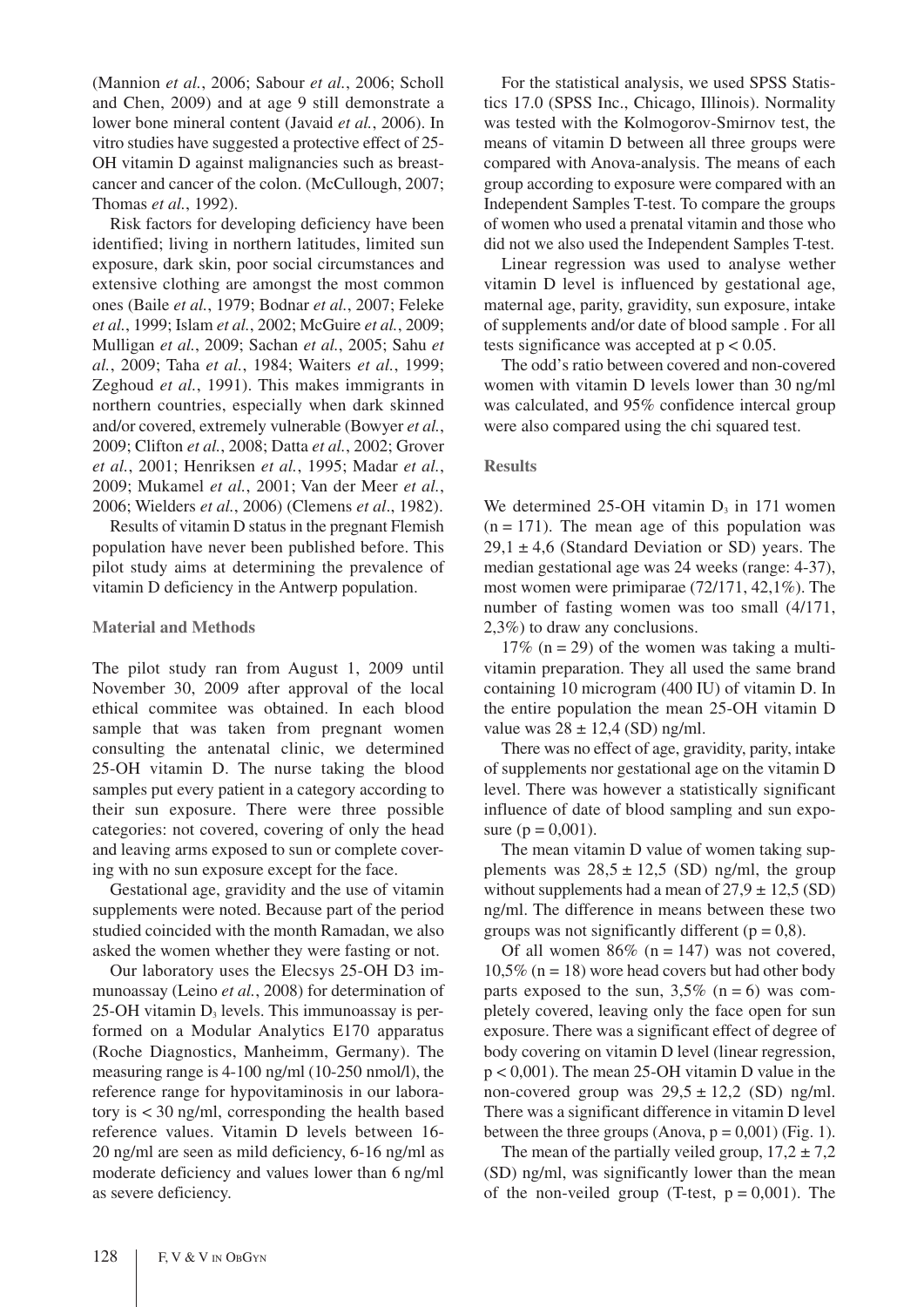

*Fig. 1.* — Mean Vitamine D levels in three groups

mean of the completely veiled group, being  $22.5 \pm$ 12,9 (SD) ng/ml was not significantly higher than that of the partially veiled group and not significantly lower than the non-veiled group (T-test,  $p > 0.05$ ).

When we only compare covered versus noncovered groups, there are significantly more covered than non-covered women with a concentration of vitamin D lower than 30 ng/ml (odds ratio 6,2; 95% CI:  $1,8-21,7$ ;  $p < 0,05$ ).

## **Discussion**

The mean vitamin D value of our population, 28 ng/ml, was below the reference range used in our laboratory. This suggests a widespread shortage of vitamin D in our population, 1,75% was suffering from severe deficiency, 9,9% had moderate deficiency and 18,1% had mild deficiency.

The literature is not clear about the reference values for deficiency. The values used are based on concentrations that avoid development of rickets and osteomalacia (Vieth *et al.*, 2007). With new date on the role of vitamin D besides bone metabolism, some authors are pleading for higher cut-off values to determine deficiency (Norman *et al.*, 2007; Sachan *et al.*, 2005; Wagner *et al.*, 2008). Heaney (2005) states that 32 ng/ml should be considered as a minimum for normal physiology, Bischoff-Ferrari (2008) defines values of 36-40 ng/ml as optimal serum concentrations.

We found no effect of maternal age, gestational age, parity, gravidity and intake of supplements on the vitamin D level.

No consensus exists on the recommended intake and supplementation of 25-OH vitamin D during pregnancy. There have been many studies with different supplementation dosage (Datta *et al.*, 2007; Madelenat *et al.*, 2001; Saadi *et al.*, 2007; Sahu *et al.*, 2009; Yu *et al.*, 2009) and several authors agree that the current recommended intake of 200-600 IU

(or 5-15 µg) is too low, daily requirements may be closer to 1000 IU (25 µg) or higher (Bisschof-Ferrari *et al.*, 2008; Hollis and Wagner, 2004; McCullough, 2007). The most commonly prescribed multivitamin preparation in Belgium, only contains 10 µg (400 IU) of vitamin D, a value that will not suffice to maintain or build sufficient levels. This fact is confirmed in our pilot study: no significant difference in vitamin D levels between women taking supplements and those who did not.

There clearly was an effect of sun exposure and date of sampling, probably because August has more sun hours than November. In the population studied, the non-covered women had higher mean serum concentrations of vitamin D compared to partially covered women. The higher mean values of the completely covered group were probably due to small group size and were not statistically significant compared with other groups.

However, we did not classify the participants according to their nationality nor their skin tone and as most women wearing head/body cover also have a darker skin, this is a fact that we should have taken into account.

Furthermore, most of the covered women are immigrants who often live in poorer social circumstances. Hence, their lower vitamin D levels might not be only attributable to wearing head/body cover but also to poor dietary intake. Although most of the vitamin D production comes from skin conversion, the dietary intake of vitamin D is something we'll have to examine in further studies, as well as darkness of skin and nationality.

As this was a pilot study, we only measured 25- OHvitamin D. In the future, we will start including other relevant parameters such as medical history, serum levels of calcium and parathyroid hormone.

## **Conclusion**

Low vitamin D levels are frequently found in pregnancy but the optimal serum concentration remains unknown. There is still no consensus about the recommended supplementation dosage. In this pilot study, we found that low vitamin D levels in the Antwerp population are frequent and that there is an effect of the seasonal moment of the year and degree of sun exposure. This makes the immigrant population wearing head/body cover at risk of deficiency. A large scale study is needed to come to clinical guidelines and recommendation for obstetricians.

#### **References**

BialeY, Shany S, Levi M *et al.* 25 Hydroxycholecalciferol levels in Beduin women in labor and in cord blood of their infants. Am J Clin Nutr. 1979;32:2380-2.